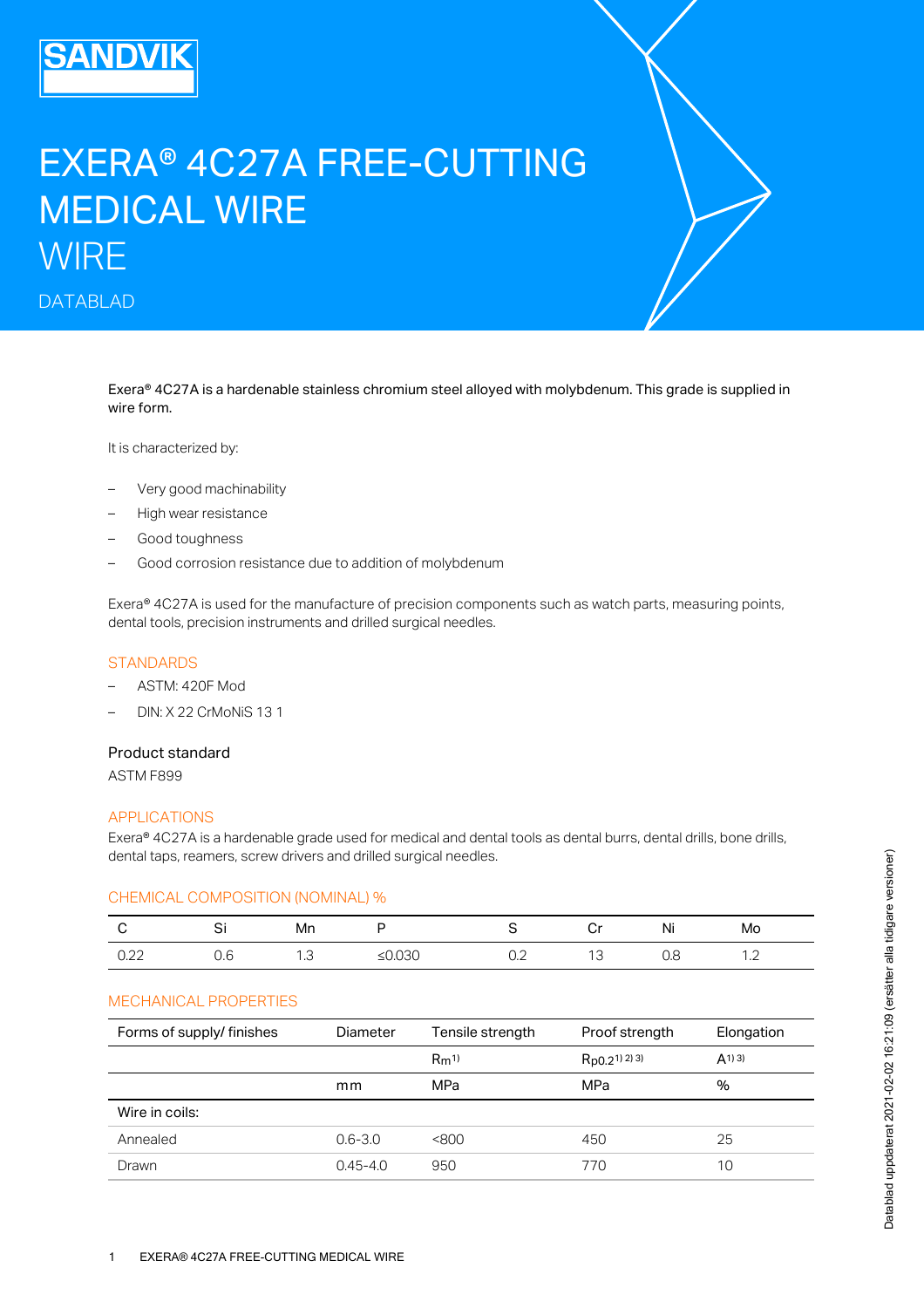| Forms of supply/ finishes | Diameter      | Tensile strength | Proof strength                 | Elongation |
|---------------------------|---------------|------------------|--------------------------------|------------|
|                           |               | $Rm^{1}$         | $R_{p0.2}$ <sup>1)</sup> 2) 3) | (A1)3)     |
|                           | mm            | <b>MPa</b>       | MPa                            | %          |
| Straightened wire:        |               |                  |                                |            |
| Annealed                  | $0.6 - 10.0$  | <800             | 450                            | 25         |
| Drawn                     | $0.6 - 3.0$   | 950              | 770                            | 10         |
|                           | $>3.0 - 5.0$  | 950              | 770                            | 10         |
|                           | $>5.0 - 10.0$ | 850              | 650                            | 11         |
| Drawn/ground              | $0.6 - 3.0$   | 950              | 770                            | 10         |
|                           | $>3.0 - 5.0$  | 950              | 770                            | 10         |
|                           | $>5.0 - 10.0$ | 850              | 650                            | 11         |
| Annealed/ground           | $0.6 - 10.0$  | <800             | 450                            | 25         |

1) Nominal values. Other properties on request.

2) Corresponds to 0.2 % proof strength.

3)  $R<sub>p0.2</sub>$  and elongation values are given for information only.

#### PHYSICAL PROPERTIES

Density (annealed):  $7.8$  g/cm $3$ , 0.28 lb/in $3$ Resistivity Cold drawn : 670 µΩm Heat treated : 740 µΩm

#### Thermal expansion 1)

| Temperature  | 20-100 | 20-200 | 20-300 |
|--------------|--------|--------|--------|
| Cold dawn    | 10.5   | 11.0   | 11.5   |
| Heat treated | 11.0   | 11.5   | 11.5   |

1) Mean values in temperature ranges (x10-6)

Exera® 4C27A is a magnetic material.

#### HEAT TREATMENT

# Soft-annealing

When required, soft-annealing should be conducted for a period of one hour at a temperature of 650-680°C.

## Hardening

| Diameter | Temperature | Soaking time | Quenching 1)              |
|----------|-------------|--------------|---------------------------|
| mm       | °C          | approx. min. |                           |
| -6       | 1030-1050   | $3 - 6$      | in oil at 50 $^{\circ}$ C |
| >6       | 1030-1050   | $6 - 10$     | in oil at 50 $^{\circ}$ C |
|          |             |              |                           |

1) Diameter <2 mm may also be cooled in air or, to prevent oxidation, in a protective gas.

The smaller the dimensions, the shorter the soaking time. To prevent oxidation and decarburization, hardening should be carried out in a protective gas atmosphere using nitrogen, argon or vacuum.

#### **Tempering**

Temperature 100-350°C

Temperatures below 350°C are recommended for the retention of favorable corrosion resistance. Tempering time 30-60 min.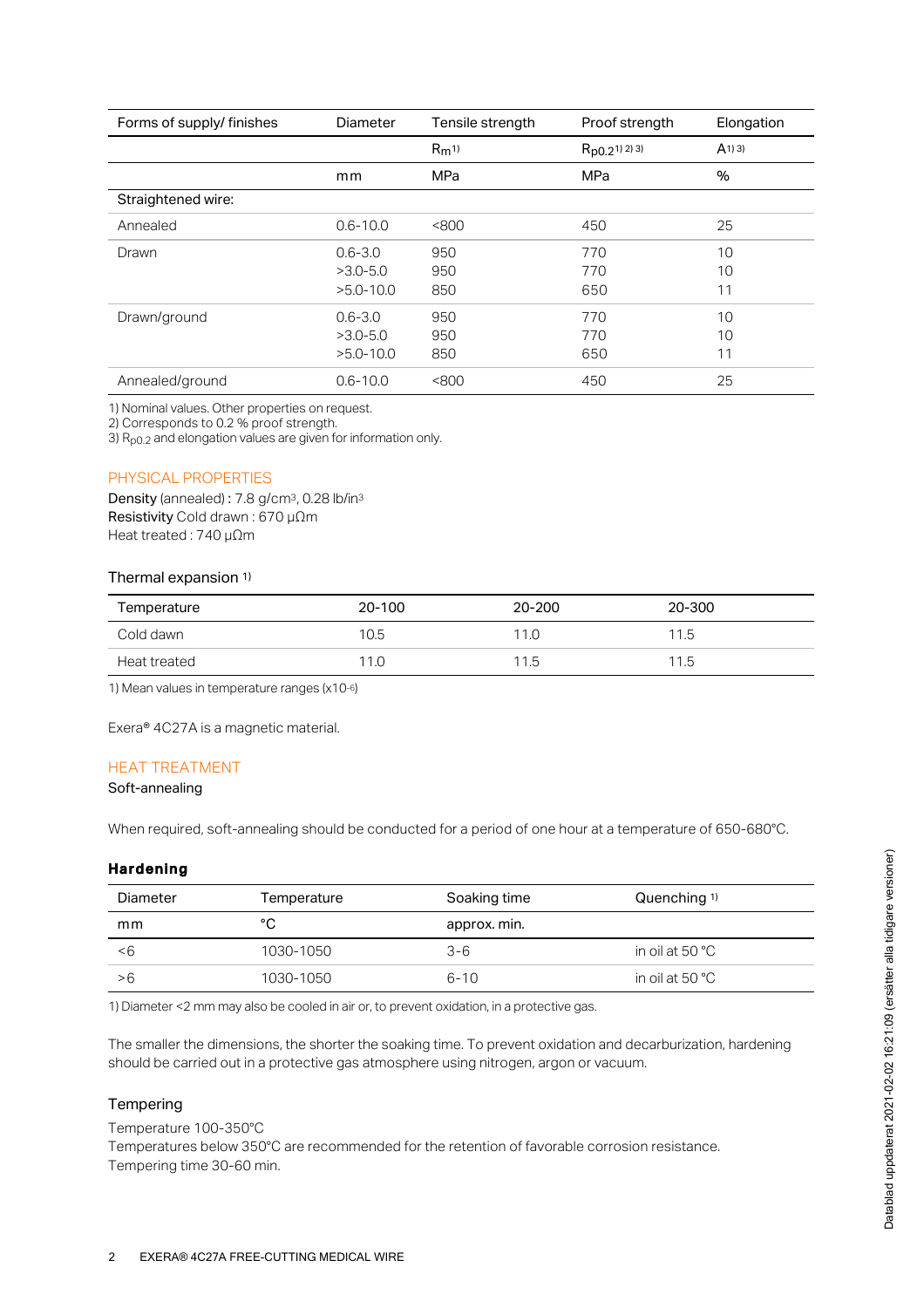The core of the material should have a tempering time of at least 30 min. To reduce the risk of cracking tempering should be conducted immediately after hardening. The heating rate should not be too high, particularly in the case of intricately shaped components.



Figure 1. Hardness after recommended hardening procedures, valid for all dimensions. Soaking time 30 minutes.



Figure 2. Hardness after recommended hardening procedures, valid for all dimensions. Soaking time 30 minutes. Standard Charpy V specimens at 20°C.

## MACHINING

The recommended values, based on Sandvik Coromant cemented carbide cutting tools or high speed steel tools from Sandvik, are to be regarded as starting data. To obtain the optimal combination of finishes, tolerances and productivity the values should be adjusted for each individual operation.

The data assume the use of a suitable cutting fluid.

When machining without a cutting fluid, the values should be reduced by around 10%. Detailed recommendations can be obtained from your nearest Sandvik Coromant or Sandvik office.

## Turning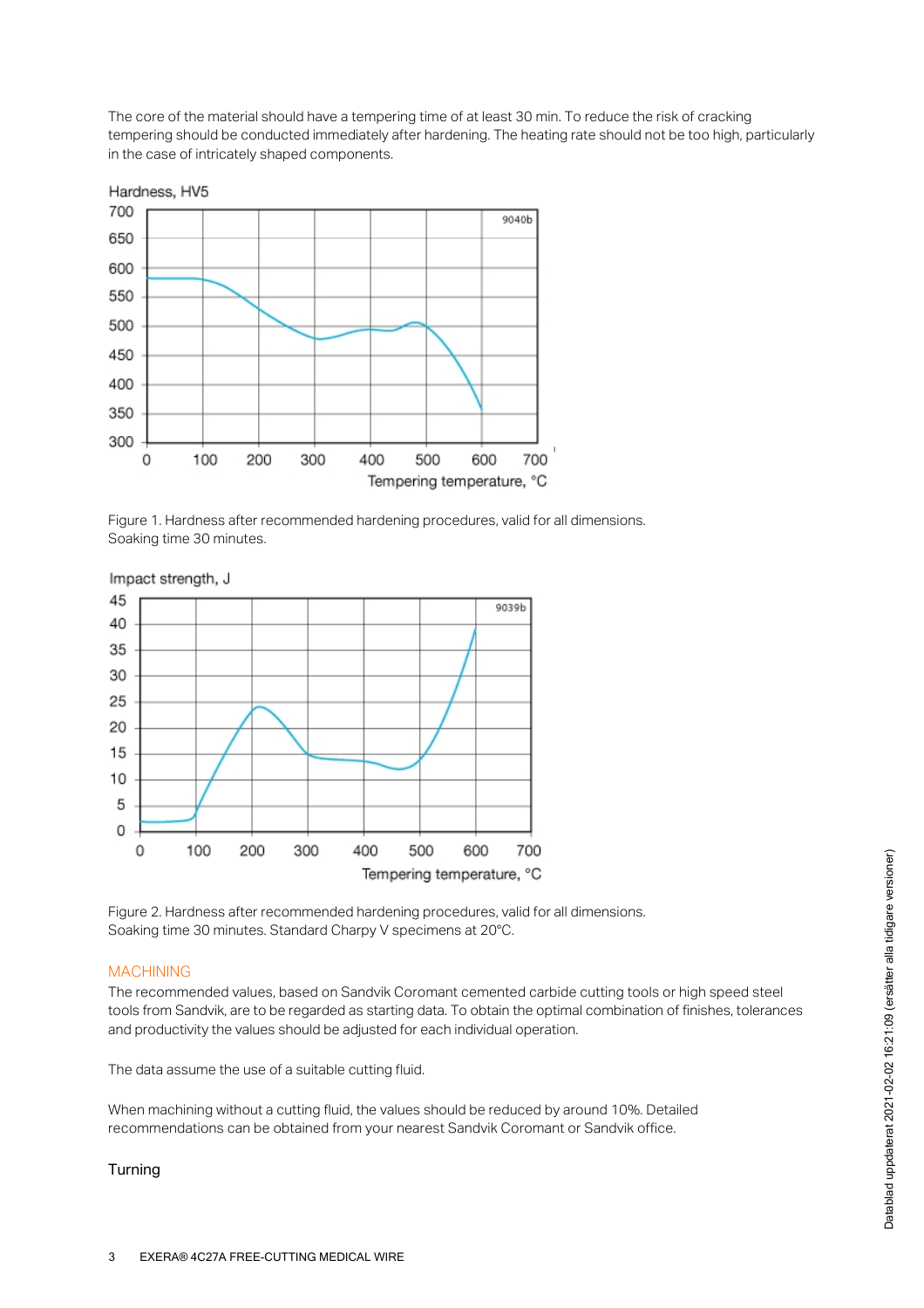The charts below give guidance of how speed and feed affects tolerances and surface roughness of turned components. The charts are based on longitudinal turning. The tolerances are given by using the ISO-system, i.e. IT7 could mean h7, k7 or js7. Brazed cemented carbide tools with the following data have been used: Sandvik Coromant tool 310 L197-1212-200 grade H10F, rake angle 0°, clearance angle 6° and entering angle 90°.



Figure 3. Wire diameter 1.00 mm, depth of cut between 0.15-0.25 mm. Brazed cemented carbide.





## CNC lathes and similar

|                        | Figure 4. Wire diameter 2.00 mm, depth of cut between 0.30-0.50 mm. Brazed cemented carbide. |         |         |
|------------------------|----------------------------------------------------------------------------------------------|---------|---------|
| CNC lathes and similar |                                                                                              |         |         |
|                        | Indexable insert tools. For diameters d < approx. 20 mm lower cutting speeds should be used. |         |         |
| Feed mm/rev.           | Cutting speed m/min.                                                                         |         |         |
|                        | GT 4015                                                                                      | CT 525  | GC 235  |
|                        | CT 5015                                                                                      | GC 4015 | GC 4035 |
|                        |                                                                                              |         |         |
| 0.05                   | 330                                                                                          | 250     |         |
| 0.15                   | 220                                                                                          | 210     | 200     |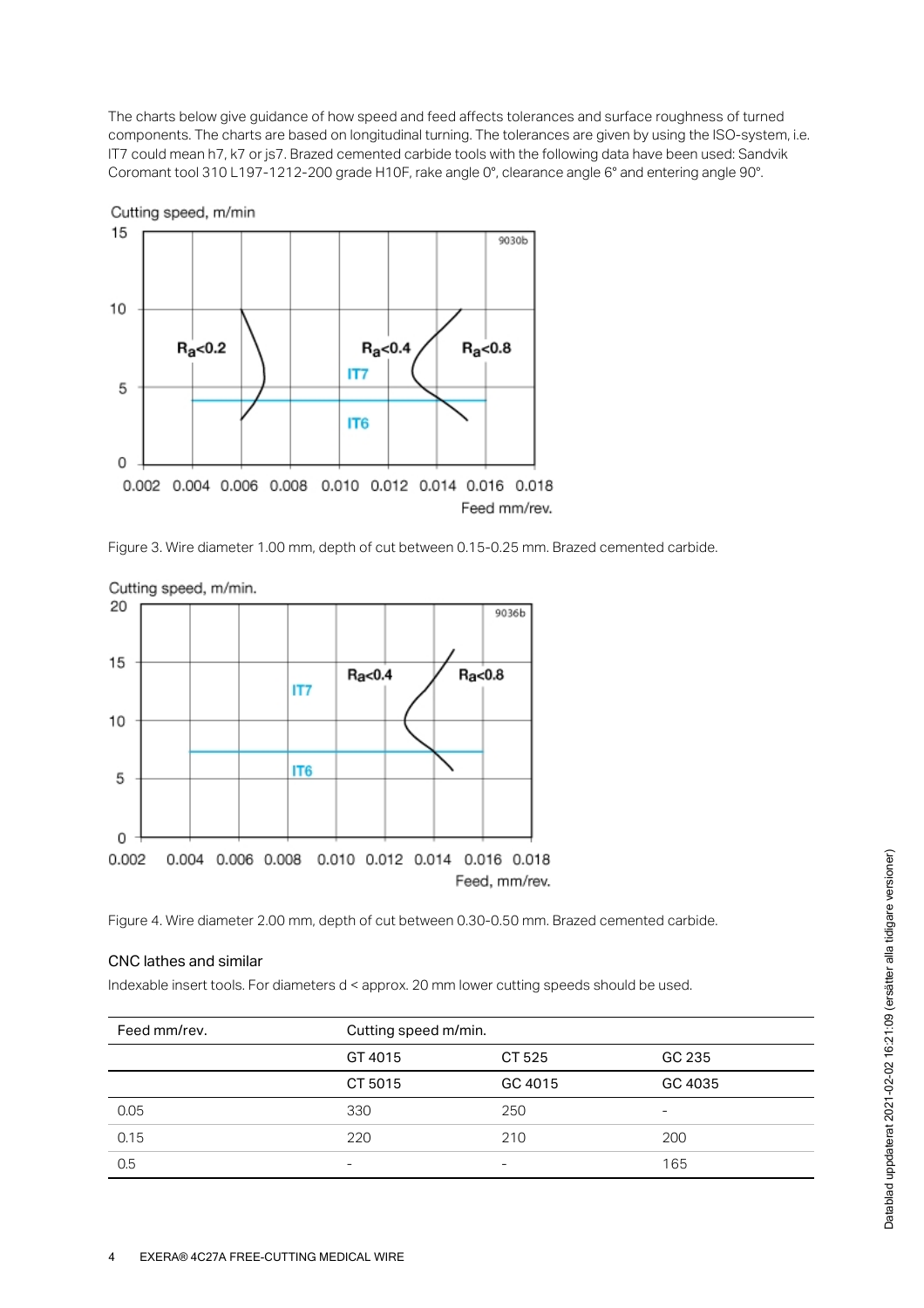# Longitudinal turning automatics, plunging automatics and similar machines

Diameter < approx. 10 mm

| Operation                      | Cutting depth, | Feed, mm/rev.      |                |                   |
|--------------------------------|----------------|--------------------|----------------|-------------------|
|                                | mm             | Finish turning (1) | Medium         | Rough turning (2) |
| Single point turning           | <1             | $0.005 - 0.01$     | $0.01 - 0.015$ | 0.025             |
| Forming                        | $1 - 3$        | 0.02               | 0.03           | 0.05              |
| Plunge cutting and parting off | >3             | 0.01               | 0.02           | 0.03              |
|                                |                | 0.005              | 0.015          | 0.03              |
|                                |                | 0.01               | 0.02           | 0.04              |

1) For parts requiring high precision.

2) For parts with moderate tolerance requirements and parts that must subsequently be machined finished

## Parting off and grooving

# Parting off in CNC lathes and similar

| Tool         | Feed mm/rev.  | Cutting speed m/mm. |
|--------------|---------------|---------------------|
| GC 235, 4025 | $0.05 - 0.15$ | 80-160              |
| <b>HSS</b>   | $0.02 - 0.05$ | $30 - 40$           |

# Bar automatics

Diameter > approx. 2 mm

| Tool             | Cutting speed m/min |
|------------------|---------------------|
| CC               | 45-60               |
| H <sub>2</sub> S | $25 - 35$           |

# Single and multiple spindle automatic lathes

Diameter >approx. 10 mm

| Operation                      | Feed, mm/rev. |               |
|--------------------------------|---------------|---------------|
| Finish turning                 | Rough turning |               |
| Single point                   | $0.05 - 0.10$ | $0.10 - 0.25$ |
| Forming                        | $0.01 - 0.03$ | $0.03 - 0.08$ |
| Plunge cutting and parting off | $0.02 - 0.05$ | $0.05 - 0.10$ |

# **Threading**

| Tool                   | Grade                   | Cutting speed m/mm. |
|------------------------|-------------------------|---------------------|
| Threading dies         | <b>HSS</b>              | $1.5 - 3$           |
| Self-opening die heads | <b>HSS</b>              | $2 - 5$             |
| Thread chasers         | <b>HSS</b><br><b>CC</b> | $15 - 30$<br>90-150 |
| Thread rolling         | <b>HSS</b><br><b>CC</b> | $5 - 8$<br>$8 - 10$ |
| Thread turning         | GC1020                  | 90-110              |

## Drilling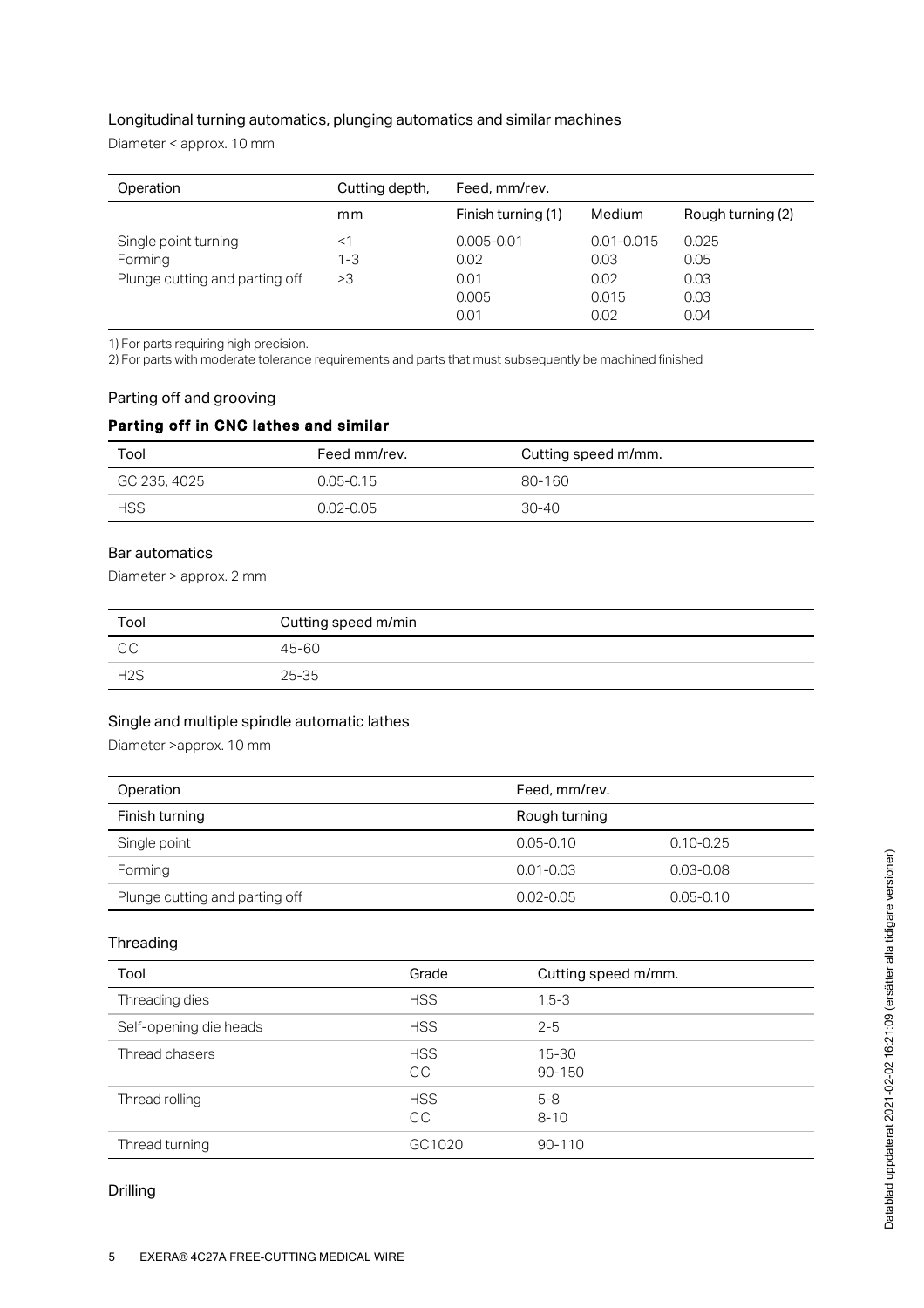| Drill diameter, mm | Feed mm/rev. | Speed rpm |
|--------------------|--------------|-----------|
| 0.5                | 0.005        | 2500      |
|                    | 0.01         | 2200      |
| 31)                | 0.03         | 1400      |
| 51)                | 0.05         | 1100      |
| 81)                | 0.07         | 800       |
| 1011               | 0.09         | 700       |

1) Cemented carbide drills of Delta type with the following data can also be used: Grade GC1020, speed 70-110 m/min.

# Face milling

| Operation                                                         | Grade       | Feed.<br>mm/tooth | Cutting<br>speed<br>$m/min$ . |
|-------------------------------------------------------------------|-------------|-------------------|-------------------------------|
| Finish milling with high cutting speed under favorable working    | 530 or      | 0.1               | 170-210                       |
| conditions                                                        | 1025        | 0.2               | 150-190                       |
| Finish and medium-rough milling under normal to difficult working | 4030        | 0.1               | 150-180                       |
| conditions                                                        | or          | 0.2               | 120-150                       |
|                                                                   | 4040        |                   |                               |
| Medium-rough to rough milling under difficult conditions          | <b>SM30</b> | 0.1               | 110-130                       |
|                                                                   | or          | 0.2               | 100-110                       |
|                                                                   | 4040        |                   |                               |

# Endmilling

| Tool type                       | Grade CC              | Cutting speed m/min. |
|---------------------------------|-----------------------|----------------------|
| Indexable insert tools          | 530                   | 240                  |
| Solid carbide end mills         | 1025                  | 220                  |
| Brazed helical fluted end mills | 4040<br>GC1020<br>P40 | 160<br>140<br>55     |

# Hobbing

| Tool       | Cutting speed m/mm. |
|------------|---------------------|
| CC         | 25-50               |
| <b>HSS</b> | $20 - 40$           |

# Reaming

# Cutting speed for diameters > about 2 mm

| Reamer                  | Grade            | Cutting speed m/min. |
|-------------------------|------------------|----------------------|
| Straight/helical fluted | <b>HSS</b>       | 10                   |
| Gun drill geometry      | CC<br><b>HSS</b> | 25<br>15             |

# Feed

Diameter mm Feed mm/rev. Allowance mm